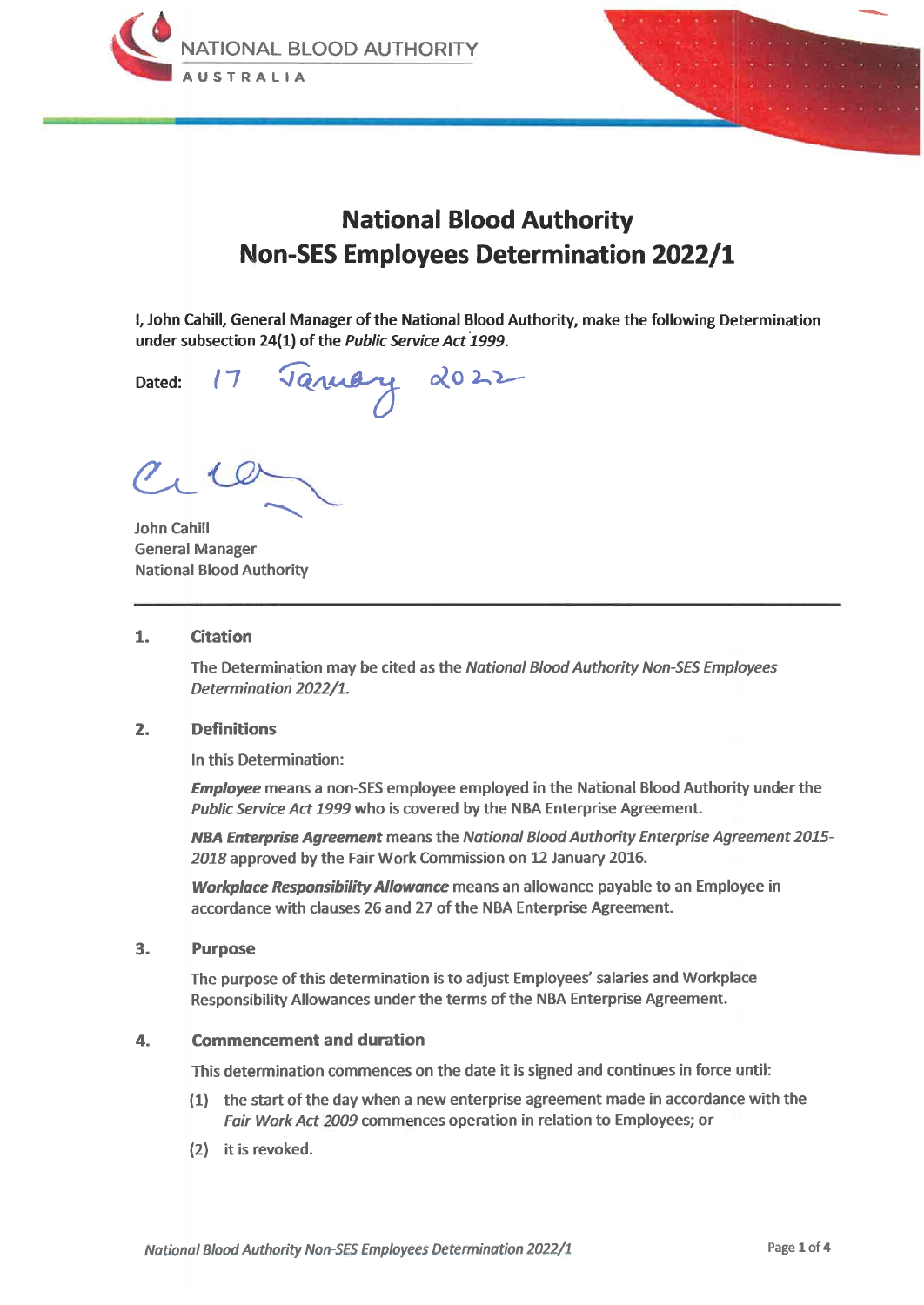### **5. Revocation of previous determination**

The *National Blood Authority Determination 2019/01* made under subsection 24(1) of the *Public Service Act 1999* is revoked with effect from 19 January 2022.

### **6. First annual adjustment of salary and allowances**

- (1) Employees' salaries and Workplace Responsibility Allowances are to be adjusted with effect from 19 January 2022 in accordance with the change in the most recently published annual June Private Sector Wage Price Index as advised to the National Blood Authority by the Australian Public Service Commission.
- (2) Each adjustment under subsection (1) is to be calculated based on the salary or Workplace Responsibility Allowance immediately before the adjustment.
- (3) In accordance with subsections (1) and (2):
	- (a) the salary for an Employee classified under column 1 of the table in Part 1 of Schedule 1 at a pay point specified in column 2 of that table, is adjusted to the amount specified in column 4 of that table.
	- (b) the amount of a Workplace Responsibility Allowance (under clause 26 of the NBA Enterprise Agreement) as specified in column 2 of the table in Part 2 of Schedule 1 is adjusted to the amount specified in column 3 of that table; and
	- (c) the maximum payment in respect of any Workplace Responsibility Allowance (under clause 27 of the NBA Enterprise Agreement) as specified in column 2 of the table in Part 2 of Schedule 1 is adjusted to the amount specified in column 3 of that table.

### **7. Second annual adjustment of salary and allowances**

- (1) Employees' salaries and Workplace Responsibility Allowances are to be adjusted from 19 January 2023 in accordance with the change in the most recently published annual June Private Sector Wage Price Index as advised to the National Blood Authority by the Australian Public Service Commission.
- (2) Each adjustment under subsection (1) is to be calculated based on the salary or Workplace Responsibility Allowance immediately before the adjustment.
- (3) Schedule 1 will be updated to reflect the adjustments.

### **8. Third annual adjustment of salary and allowances**

- (1) Employees' salaries and Workplace Responsibility Allowances are to be adjusted from 19 January 2024 in accordance with the change in the most recently published annual June Private Sector Wage Price Index as advised to the National Blood Authority by the Australian Public Service Commission.
- (2) Each adjustment under subsection (1) is to be calculated based on the salary or Workplace Responsibility Allowance immediately before the adjustment.
- (3) Schedule 1 will be updated to reflect the adjustments.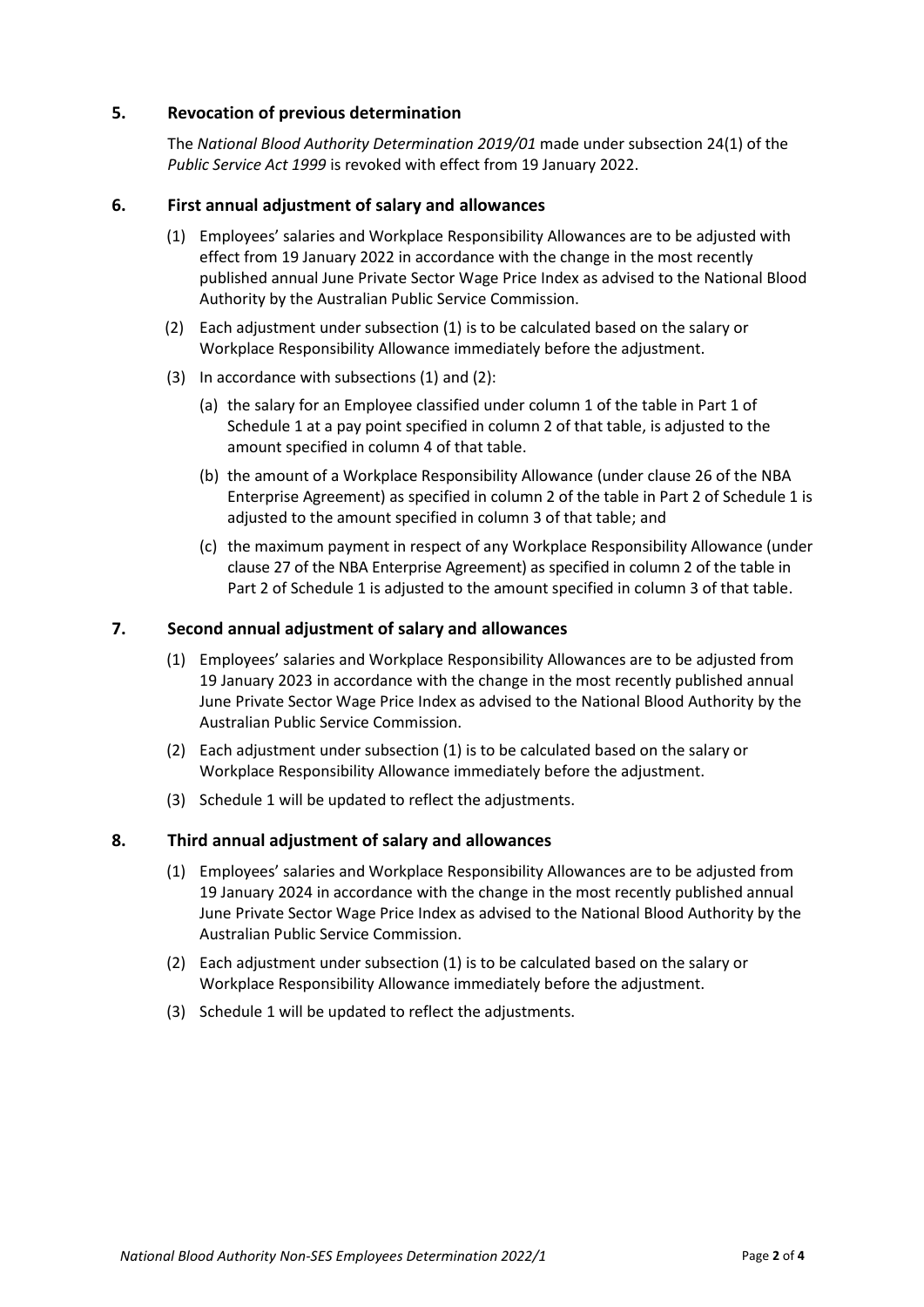# **Schedule 1—Annual adjustment of salary and allowances**

## **Part 1: Salary adjustment**

| Column 1         | Column <sub>2</sub>     | Column 3                                                                 | Column 4                                         |
|------------------|-------------------------|--------------------------------------------------------------------------|--------------------------------------------------|
| Classification   | <b>Salary Pay Point</b> | Salary amount applicable<br>before commencement<br>of this Determination | Salary amount applicable<br>from 19 January 2022 |
| APS <sub>1</sub> | $\mathbf 1$             | \$46,684                                                                 | \$47,571                                         |
|                  | $\mathbf 2$             | \$48,352                                                                 | \$49,271                                         |
|                  | 3                       | \$50,007                                                                 | \$50,957                                         |
|                  | $\overline{\mathbf{4}}$ | \$52,447                                                                 | \$53,443                                         |
| APS <sub>2</sub> | $\mathbf 1$             | \$54,581                                                                 | \$55,618                                         |
|                  | $\overline{2}$          | \$56,220                                                                 | \$57,288                                         |
|                  | 3                       | \$57,906                                                                 | \$59,006                                         |
|                  | 4                       | \$59,560                                                                 | \$60,692                                         |
| APS <sub>3</sub> | $\mathbf 1$             | \$63,074                                                                 | \$64,272                                         |
|                  | $\overline{2}$          | \$64,861                                                                 | \$66,093                                         |
|                  | 3                       | \$66,741                                                                 | \$68,009                                         |
|                  | $\overline{\mathbf{r}}$ | \$69,916                                                                 | \$71,244                                         |
| APS <sub>4</sub> | $\mathbf{1}$            | \$71,462                                                                 | \$72,820                                         |
|                  | $\overline{2}$          | \$73,428                                                                 | \$74,823                                         |
|                  | 3                       | \$75,510                                                                 | \$76,945                                         |
| APS <sub>5</sub> | $\mathbf{1}$            | \$77,727                                                                 | \$79,204                                         |
|                  | $\mathbf 2$             | \$79,838                                                                 | \$81,355                                         |
|                  | 3                       | \$82,037                                                                 | \$83,596                                         |
| APS <sub>6</sub> | $\mathbf{1}$            | \$85,745                                                                 | \$87,374                                         |
|                  | $\overline{2}$          | \$89,902                                                                 | \$91,610                                         |
|                  | 3                       | \$94,615                                                                 | \$96,413                                         |
|                  | 4                       | \$96,731                                                                 | \$98,569                                         |
| <b>EL 1</b>      | $\mathbf 1$             | \$105,830                                                                | \$107,841                                        |
|                  | $\mathbf 2$             | \$109,955                                                                | \$112,044                                        |
|                  | 3                       | \$115,422                                                                | \$117,615                                        |
|                  | $\overline{\mathbf{r}}$ | \$120,198                                                                | \$122,482                                        |
| EL <sub>2</sub>  | 1                       | \$125,767                                                                | \$128,157                                        |
|                  | $\overline{2}$          | \$137,120                                                                | \$139,725                                        |
|                  | 3                       | \$141,697                                                                | \$144,389                                        |
| Legal 1          | APS <sub>3</sub>        | \$69,442                                                                 | \$70,761                                         |
|                  | APS <sub>4</sub>        | \$74,406                                                                 | \$75,820                                         |
|                  | APS <sub>5</sub>        | \$79,365                                                                 | \$80,873                                         |
|                  | APS 6.1                 | \$84,314                                                                 | \$85,916                                         |
|                  | APS 6.2                 | \$89,288                                                                 | \$90,984                                         |
|                  | APS 6.3                 | \$94,252                                                                 | \$96,043                                         |
|                  | EL 1.1                  | \$105,373                                                                | \$107,375                                        |
|                  | EL 1.2                  | \$115,741                                                                | \$117,940                                        |
|                  | EL 1.3                  | \$127,579                                                                | \$130,003                                        |
| Legal 2          | EL 2.1                  | \$137,235                                                                | \$139,842                                        |
|                  | EL 2.2                  | \$145,304                                                                | \$148,065                                        |
|                  | EL 2.3                  | \$149,890                                                                | \$152,738                                        |